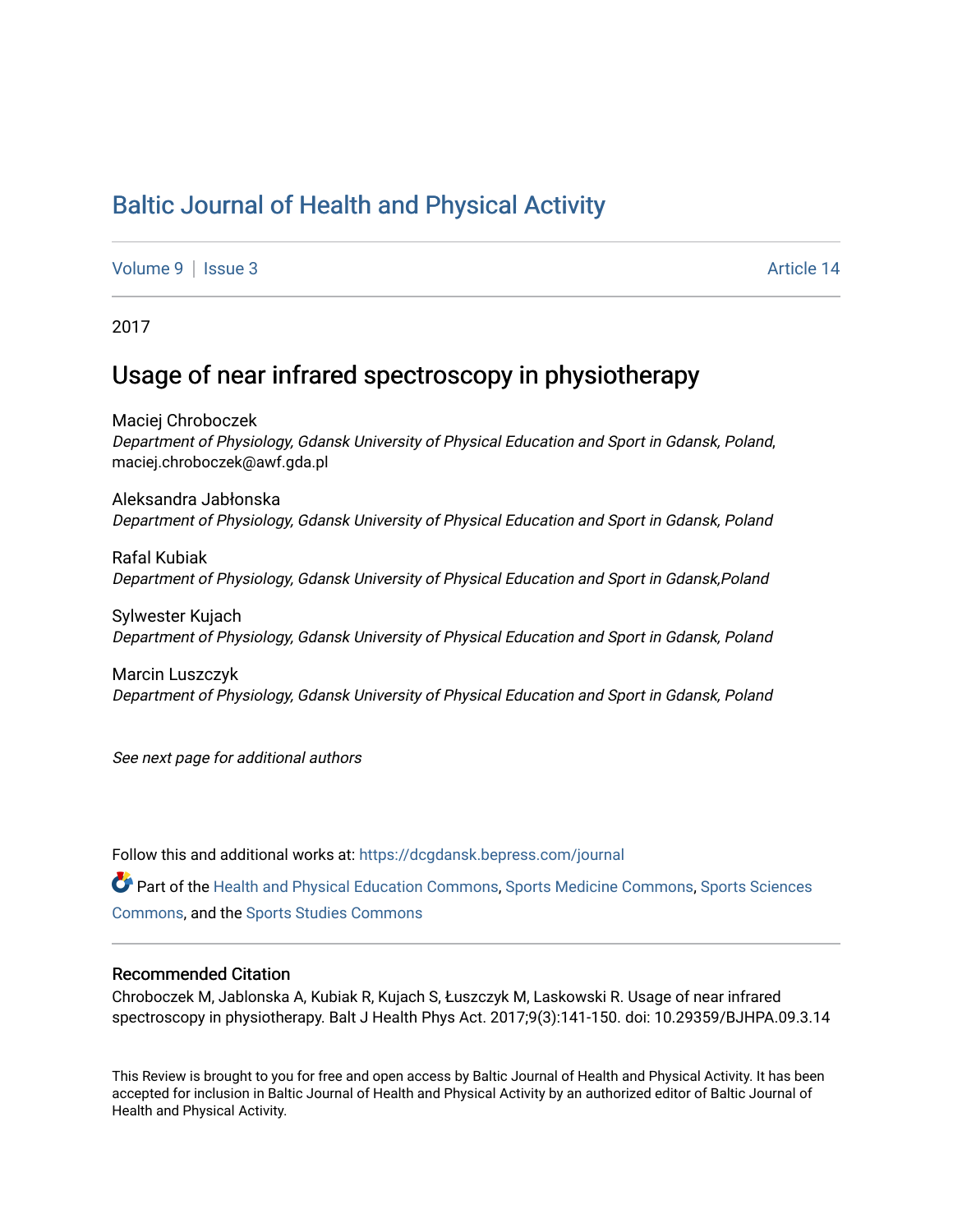# Usage of near infrared spectroscopy in physiotherapy

# Authors

Maciej Chroboczek, Aleksandra Jabłonska, Rafal Kubiak, Sylwester Kujach, Marcin Luszczyk, and Radoslaw Laskowski

This review is available in Baltic Journal of Health and Physical Activity: [https://dcgdansk.bepress.com/journal/vol9/](https://dcgdansk.bepress.com/journal/vol9/iss3/14) [iss3/14](https://dcgdansk.bepress.com/journal/vol9/iss3/14)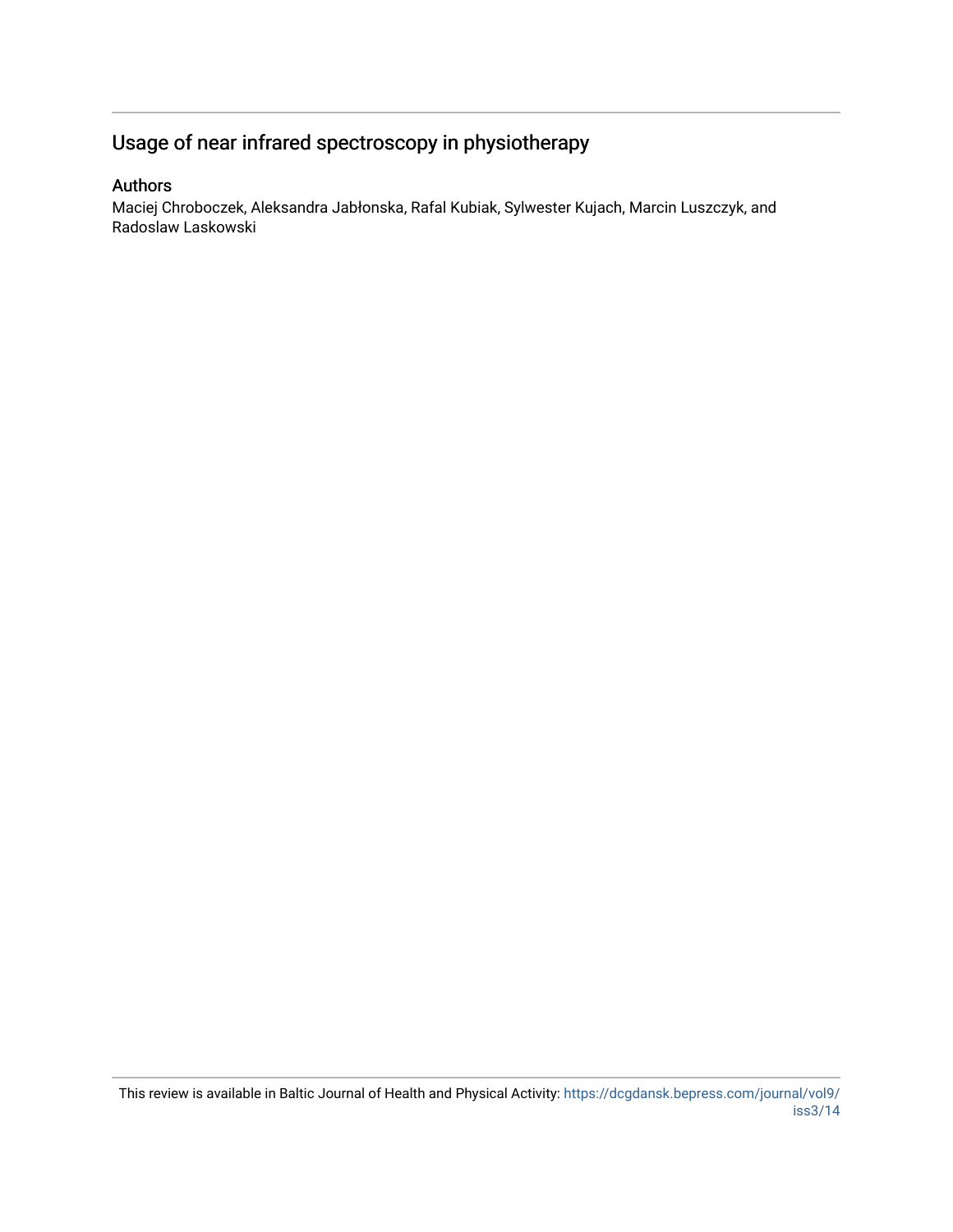#### **Baltic Journal of Health and Physical Activity 2017;9(3):141-150** Journal of Gdansk University of Physical Education and Sport in Gdansk e-ISSN 2080-9999

#### **Authors' Contribution:**

- **A** Study Design **B** Data Collection
- **C** Statistical Analysis
- **D** Data Interpretation
- **E** Manuscript Preparation
- **F** Literature Search
- **G** Funds Collection

I

# **Usage of near infrared spectroscopy in physiotherapy**

**Maciej Chroboczek ABDEFG, Aleksandra Jabłońska BF, Rafał Kubiak BF, Sylwester Kujach DE, Marcin Łuszczyk BDEF, Radosław Laskowski ADE**

Department of Physiology, Gdansk University of Physical Education and Sport in Gdansk, Poland

| abstract                |                                                                                                                                                                                                                                                                                                                                                                                                                                                                                                                                                                                   |
|-------------------------|-----------------------------------------------------------------------------------------------------------------------------------------------------------------------------------------------------------------------------------------------------------------------------------------------------------------------------------------------------------------------------------------------------------------------------------------------------------------------------------------------------------------------------------------------------------------------------------|
| <b>Background</b>       | Near infrared spectroscopy (NIRS) is increasingly used as a local tissue oxygenation<br>equipment and it fulfills the functions of an efficient local microcirculation and a concussion<br>growth monitor. Using it in surgery, physiotherapy or rescue indicates a high interdisciplinary<br>diagnostic potential, which could lead us to improve the quality of patients' lives. The aim<br>of this study was to review literature related to the physiotherapy aspect of using near<br>infrared spectroscopy and to the consideration given to the development of this method. |
| <b>Material/Methods</b> | A review of literature related to the topic.                                                                                                                                                                                                                                                                                                                                                                                                                                                                                                                                      |
| <b>Results</b>          | Research shows that NIRS is a good tool to assess the changing state of microcirculation<br>in the monitored area.                                                                                                                                                                                                                                                                                                                                                                                                                                                                |
| <b>Conclusions</b>      | As mentioned above, NIRS can be used in a number of methods available in traditional<br>medicine and physiotherapy. This work is only a set of selected methods, but the<br>development of technology can help to minimize the dimensions of such devices, and to<br>maximize the effects and use of this method, which will certainly make the healing process<br>easier.                                                                                                                                                                                                        |
| Key words               | NIRS, therapeutic effect, circulation, blood oxygenation/oxygen dynamics                                                                                                                                                                                                                                                                                                                                                                                                                                                                                                          |

| article details              |                                                                                                                                                                                                                                                                                                                                                                                                                                                                                                                                                                                                                                                                                                                                                                                                                                                               |
|------------------------------|---------------------------------------------------------------------------------------------------------------------------------------------------------------------------------------------------------------------------------------------------------------------------------------------------------------------------------------------------------------------------------------------------------------------------------------------------------------------------------------------------------------------------------------------------------------------------------------------------------------------------------------------------------------------------------------------------------------------------------------------------------------------------------------------------------------------------------------------------------------|
| <b>Article statistics</b>    | Word count: 2,413; Tables: 0; Figures: 6; References: 25                                                                                                                                                                                                                                                                                                                                                                                                                                                                                                                                                                                                                                                                                                                                                                                                      |
|                              | Received: November 2016; Accepted: February 2017; Published: September 2017                                                                                                                                                                                                                                                                                                                                                                                                                                                                                                                                                                                                                                                                                                                                                                                   |
| <b>Full-text PDF:</b>        | http://www.balticsportscience.com                                                                                                                                                                                                                                                                                                                                                                                                                                                                                                                                                                                                                                                                                                                                                                                                                             |
| Copyright                    | © Gdansk University of Physical Education and Sport, Poland                                                                                                                                                                                                                                                                                                                                                                                                                                                                                                                                                                                                                                                                                                                                                                                                   |
| Indexation:                  | Celdes, Clarivate Analytics Emerging Sources Citation Index (ESCI), CNKI Scholar (China National Knowledge<br>Infrastructure), CNPIEC, De Gruyter - IBR (International Bibliography of Reviews of Scholarly Literature in<br>the Humanities and Social Sciences), De Gruyter - IBZ (International Bibliography of Periodical Literature in<br>the Humanities and Social Sciences), DOAJ, EBSCO - Central & Eastern European Academic Source, EBSCO -<br>SPORTDiscus, EBSCO Discovery Service, Google Scholar, Index Copernicus, J-Gate, Naviga (Softweco, Primo<br>Central (ExLibris), ProQuest - Family Health, ProQuest - Health & Medical Complete, ProQuest - Illustrata: Health<br>Sciences, ProQuest - Nursing & Allied Health Source, Summon (Serials Solutions/ProQuest, TDOne (TDNet),<br>Ulrich's Periodicals Directory/ulrichsweb, WorldCat (OCLC) |
| <b>Funding:</b>              | This project was supported by a grant from the Gdańsk University of Physical Education and Sport (MN/<br>WF/2/2016) which funded this project in its entirety.                                                                                                                                                                                                                                                                                                                                                                                                                                                                                                                                                                                                                                                                                                |
| <b>Conflict of interest:</b> | Authors have declared that no competing interest exists.                                                                                                                                                                                                                                                                                                                                                                                                                                                                                                                                                                                                                                                                                                                                                                                                      |
| <b>Corresponding author:</b> | Maciej Chroboczek MSc; Department of Physiology, Gdansk University of Physical Education and Sport; Górskiego<br>St. 1, 80-336 Gdansk, Poland; e-mail: maciej.chroboczek@awf.gda.pl                                                                                                                                                                                                                                                                                                                                                                                                                                                                                                                                                                                                                                                                           |
| <b>Open Access License:</b>  | This is an open access article distributed under the terms of the Creative Commons Attribution-Non-commercial<br>4.0 International (http://creativecommons.org/licenses/by-nc/4.0/), which permits use, distribution, and<br>reproduction in any medium, provided the original work is properly cited, the use is non-commercial and is<br>otherwise in compliance with the license.                                                                                                                                                                                                                                                                                                                                                                                                                                                                          |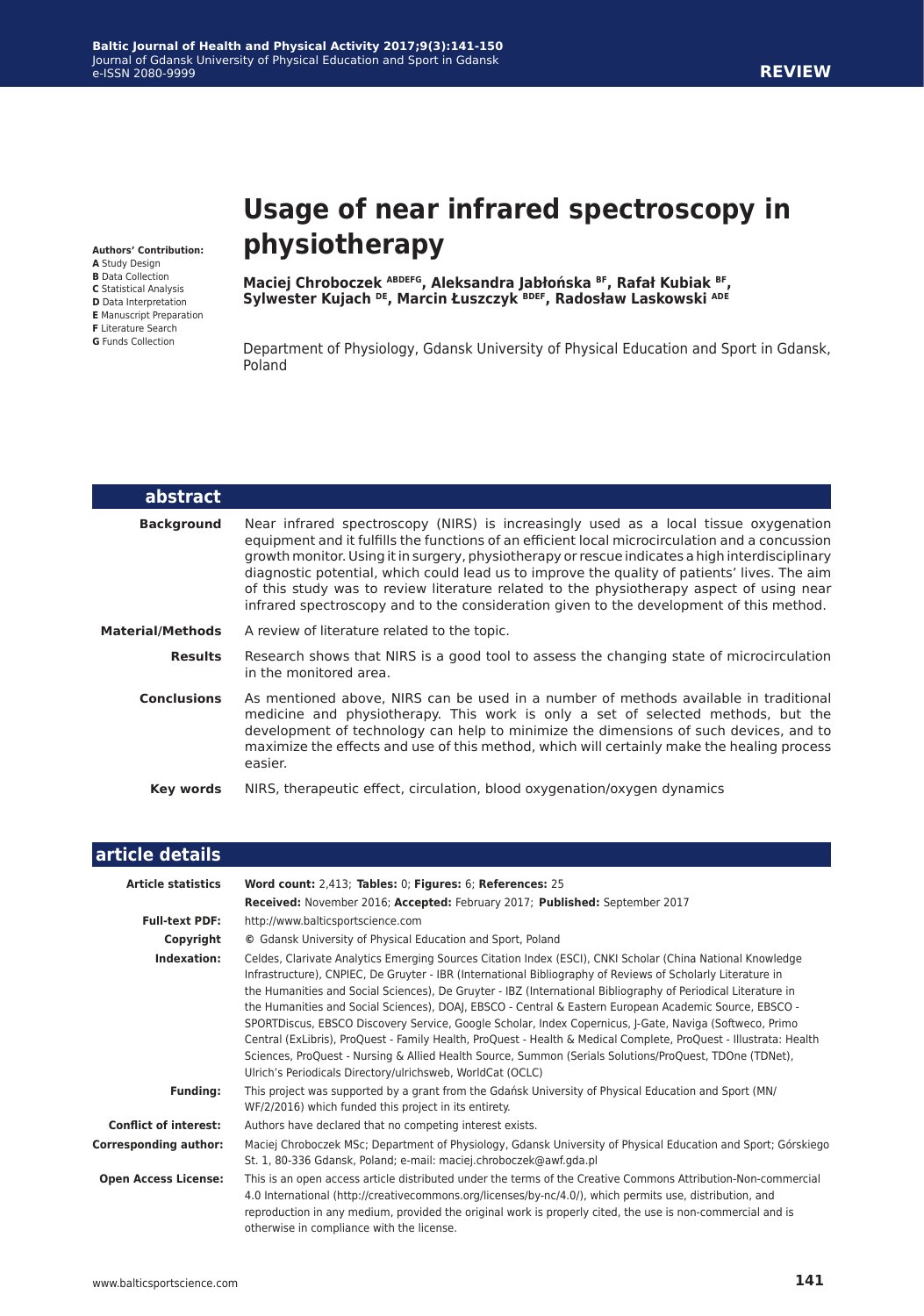# **introduction**

Near infrared spectroscopy (NIRS) is interesting because of its monitoring potential. In the era of a constantly evolving civilization we can see a common desire to improve the known earlier methods and techniques that could help to improve our quality of life and ensure the best possible medical care both in hospital and at home. Application of this method could affect all people: those who use civilization progress in medicine to improve their quality of life and also those who use them commonly, like doctors, nurses, physiotherapists, therapists etc. Due to a lack of research regarding big populations with unified circumstances, NIRS is not widely used in this field.

NIRS was first used as a method to monitor regional oxygenation of living human tissue in 1997. Franz Jöbsis measured the regional index of oxygenated hemoglobin in the microcirculation of the cerebral cortex in babies [1]. NIRS is a research technique that uses electromagnetic wave of about 800– 2500 nm which is based on interpretation of the spectra oscillating-rotating substance [2] and is safe for human tissue. It uses three characteristics of the substance: emission (transmission), absorption (absorbance) and reflectiveness (reflection).

A NIR photon, after entering a tissue, may undergo many reactions, including: reflection (on the border between the two centers), remission of the tissue absorption, a Doppler phenomenon, elastic collisions or Raman dispersion. Dispersion events during the flexible collisions are one of the major forms of NIR influences on a tissue, which penetrates, since the dispersion occurs much more frequently than absorption (10–50 times more often), and this phenomenon is desirable in terms of biological safety, because of no phototoxic effect on a tissue [3, 4].

The human tissue is partially permeable to light and NIR. Photons, after entering the tissue, undergo typical laws of quantum mechanics and the laws of optics. When it comes to penetration, NIR photons are captured by the respective photosensors. Measurements are typically made on the basis of the phenomenon of dispersion, described by the rules of Rayleigh and Stokes [5].

For practical purposes the NIR technology can be divided into two groups: non-absorbent and absorbent one. Both are widely used in medicine, the latter allowing, among others:

- monitoring of microcirculatory blood speed [6];
- analyzing the composition of the mixture of respiratory gases;
- monitoring of changes of the chest volume in respiratory deficiency [7];
- measuring tissue temperature in hard-to-reach places, such as the eardrum [8];
- determining the level of ischemic changes within the living tissues of the heart and intestines [9, 10];
- helping to identify the zones of necrosis and limb injuries after injuries, burns, frostbite, thrombosis and Raynaud's disease [4, 11].

These examples have application in medicine, but some of them directly affect patients with whom physiotherapists work.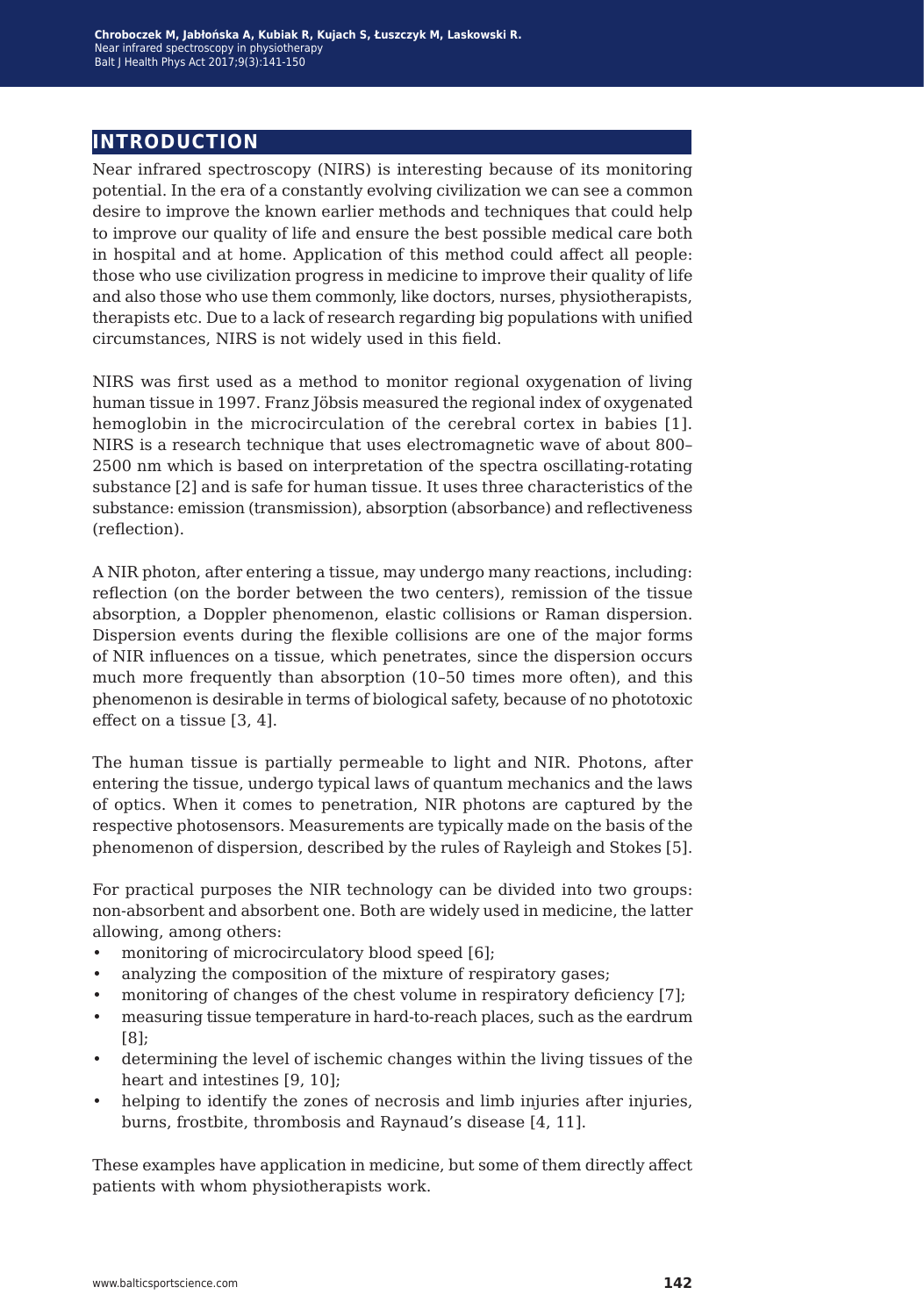In turn, an absorption type of NIRS with the oscillating spectrum is based on an oscillating spectrum analysis and the optical Beer–Lambert law (Fig. 1).



Fig. 1. Lambert–Beer law

Tissues absorb NIR photons largely on elements called chromophores. The main chromophores are hemoglobin, myoglobin and cytochrome c oxidase. NIRS monitors utilize absorption of differential NIR waves between oxygenated hemoglobin (HbO<sub>2</sub>) and reduced (Hb). These data illustrate the degree of oxygenation of the tissue in the area of microcirculation. Changes in local tissue oxygenation measured with NIRS monitor show the imbalance between oxygen supply and its extraction by the tissue, which can serve as a monitor for beginning ischemic lesions.

A NIRS monitor is equipped with an IR light source system and a photodetection signal analyzer. After passing through a tissue light is received by the detection fiber optic bundle (Fig. 2). Both beams end with optodes which fulfill function of an emitter and detector and are placed on the patient's skin over the examined area of the body.



Fig. 2. NIRS flowchart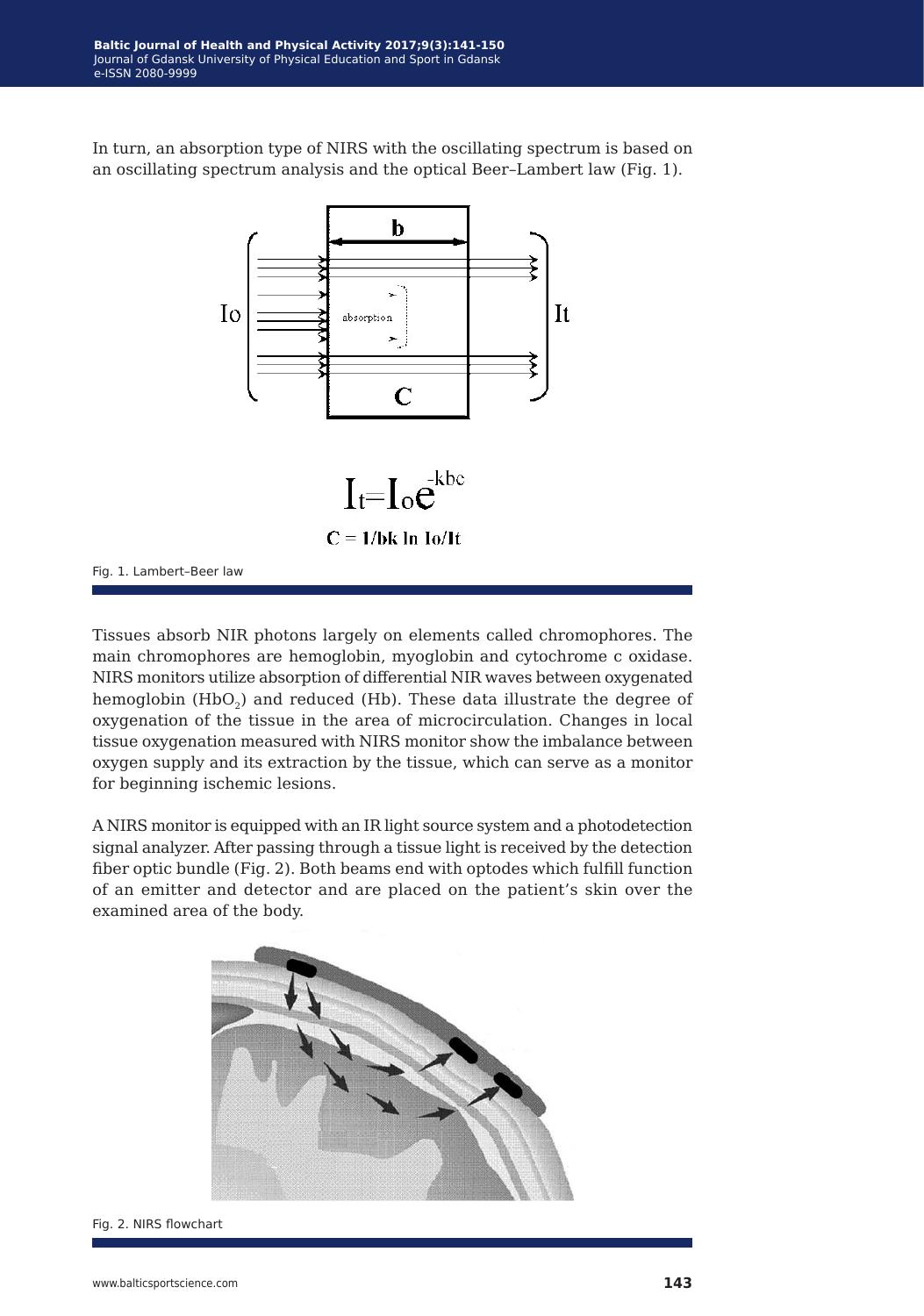Near-infrared spectroscope NIRO200 Hamamatsu, Japan is an example of a device for measuring the level of oxygenation using a non-invasive method (Fig. 3). Sources of emission and NIR detectors are placed in a rubber holder so that the relative position of optodes to each other is constant and unchanging [12].

Because of function of local microcirculation and the development of a shock monitor, NIRS ensues a large interdisciplinary diagnostic potential of this method (surgery, emergency, physiotherapy or sports medicine).



Fig. 3. Near Infrared Spectroscope NIRO200 Hamamatsu, Japan

The objective of the present literature review was to analyze bibliography related to physiotherapy using near-infrared spectroscopy and the consideration given to the development of this method.

The fact that working with patients with certain type of physiotherapy equipment brings function improvement and with some other types it does not prompted us to focus this article on collecting information that using NIRS in selected methods of physiotherapy has a greater scientific justification in treatment processes. Therefore, the aim of this study was to answer the following questions:

- do the commonly used by physiotherapists treatments have scientific justification?
- can the use of near infrared spectroscopy make tissue oxygenation changes easier to detect?
- can the NIRS development lead to improving patients' quality of life?

# **material and methods**

To prepare this paper we used articles posted on PubMed database. We searched publications related to NIRS and physiotherapy. We tried to find articles that describe methods commonly used by physiotherapists and those which describe healthy patients to visualize the proper tissue changes (but with some of the methods it was impossible due to lack of articles).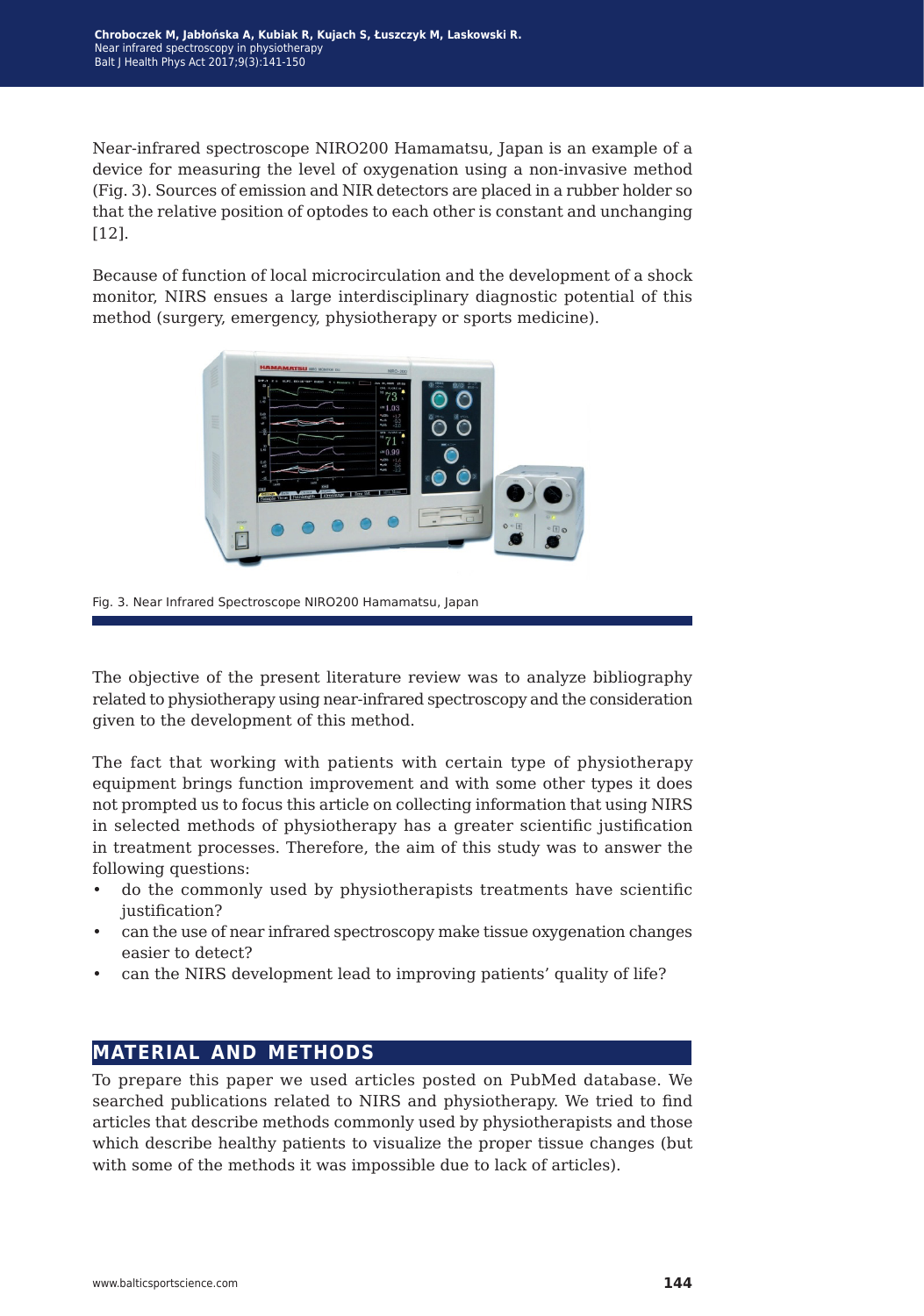## **usage of nirs**

#### **usage of nirs in ultrasound therapy**

One form of physical therapy is ultrasounds. They are often used as a component of physiotherapy in clinical practice. We can use them to work on a number of ailments including musculoskeletal disorders such as pain, muscle spasms, joint stiffness and all kinds of tissue damage (muscles, tendons and ligaments). In addition, ultrasounds are currently considered as one of the main physical methods in physiotherapy. The basic parameters that must be determined before the therapy session is the frequency, intensity, method/cycle time, and the surface of both the head and the treatment area, where in the frequency ranges from 1 MHz (used in the treatment of deeper tissues) to 3 MHz (used in superficial tissues). In addition, a combination of the intensity and the work cycle allows for thermal and non-thermal (e.g. mechanical) effects of the application of ultrasounds. Physiological effects of ultrasound include: increased temperature, increased tissue metabolism, improved extensibility of collagen fibers and reduced viscosity of the liquid component in the tissue. But does ultrasound therapy increase local blood circulation? Researchers have tried to answer this question for some time, as research papers available so far are quite contradictory [13, 14]. The first one to clarify the issue was Morishita et al. [15], who with the help of near infrared spectroscopy (NIRS) demonstrated the validity of its assumptions.

Until now, to measure the effects of cardiovascular changes we used plethysmography (which measures the vasodilator strength, Doppler laser (measuring blood flow on the surface of the skin) and ultrasounds (measuring blood flow in the deep blood vessels). However, no studies have shown changes in the level of hemoglobin (Hb) concentration, and these changes reflect circulation of blood and oxygen dynamics. It follows that the therapeutic effect of ultrasounds on the local dynamics of blood circulation and the oxygen within muscle tissue remained unknown. The hypothesis assumed that the ultrasound therapy reduces pain, stiffness and muscle fatigue, tissue injuries and helps the healing process by improving blood circulation, which improves nutrition and oxygen supply of the tissue.

In the abovementioned study, 3 groups were tested: the first underwent therapy, the second without turning on an ultrasound device (placebo) and the third one – the control group. Studies have shown an increase in total hemoglobin (total-Hb) and oxygenated hemoglobin (oxy-Hb) without an increase in deoxygenated hemoglobin (deoxy-Hb) in the group that used the therapy session using the ultrasound device (Fig. 4). These results indicate that ultrasound therapy effectively affects the dynamics of oxygen, which translates to the expected therapeutic effects. Reading these data would not be possible without the use of near-infrared spectroscopy (NIRS).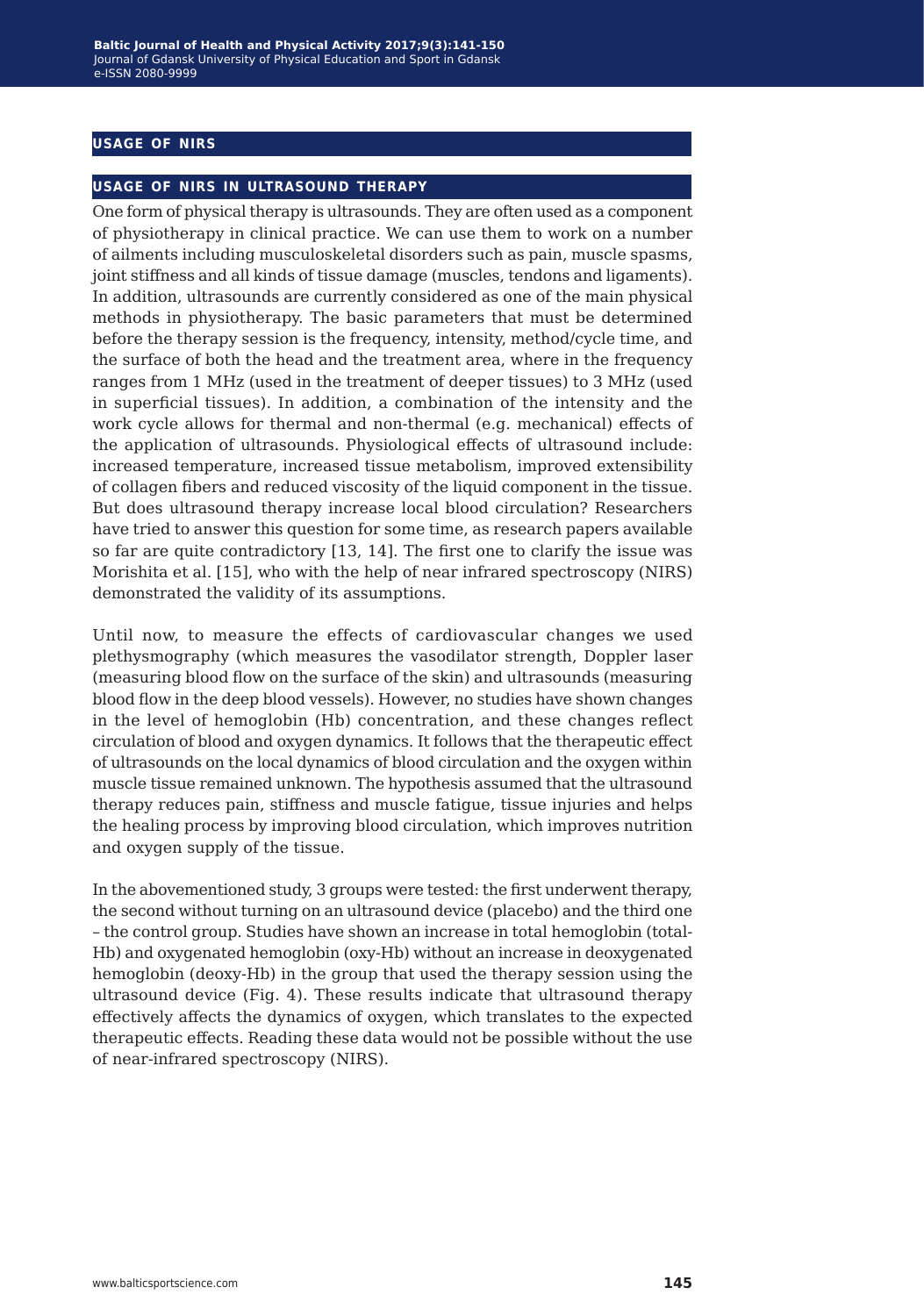**Chroboczek M, Jabłońska A, Kubiak R, Kujach S, Łuszczyk M, Laskowski R.** Near infrared spectroscopy in physiotherapy Balt J Health Phys Act 2017;9(3):141-150



Fig. 4. Changes in the hemoglobin concentration in the group that used ultrasound therapy [15]

#### **usage of nirs in massage**

The increasing dependence of our society on cars and an increase in time in which it is necessary to move or work in a sitting position has been associated with a higher risk of pain in the lower spine, and hence, the increasing number of work dismissals. Durkin et al [16] decided to test the impact of the lumbar massage on sitting comfort, muscle fatigue, muscle oxygenation, blood circulation in the muscle and simulated hour control ride. The subjects were divided into two groups: massaged and controlled ones. On the right and left side of the thoracic and lumbar erector spinae electromyography and frequency of average power generated by the muscles was measured. Near infrared spectroscopy, and the temperature measured on the right side of the thoracic and lumbar spine have been used to determine the oxygenation and blood circulation in muscles at the time of performing the test. The results showed a significantly higher skin temperature in the massaged group after a test drive. NIRS results also reflect this trend. Recording the frequency of the average muscle power showed that the power is increased with time in the control group, and showed a prolonged period of rest and a lower threshold of muscle activity, which could result in engaging secondary structures. Studies have shown beneficial effects of massage on the lumbar spine area in blood circulation and oxygenation in the muscle tissue [16, 17].

### **high intensity laser therapy (hilt) and the use of nirs**

Today, high intensity laser therapy (HILT) is intended, inter alia, to treat muscular disorders, but its efficiency has not been successfully confirmed due to the lack of quantitative evaluation and feedback in real time. To cope with this challenge, Lee et al. [18] in their study combined high intensity laser and a noninvasive optical monitoring system to assess the level of spasticity in a patient. To avoid interaction of the two light sources, the laser wavelength was set at 808 nm. A NIRS Monitor was used to measure the hemoglobin concentration according to the modified Beer-Lambert law. The HILT transitory effect was evaluated based on the results of patients with spasticity after a stroke. This study showed a proportional relationship between a manual evaluation of the muscle HILT effect obtained in patients with hemiplegia. This system proven to be helpful in the simultaneous assessment and treatment of spasticity, and also shows hope that it will be possible to monitor the concentration of hemoglobin in real time during laser therapy.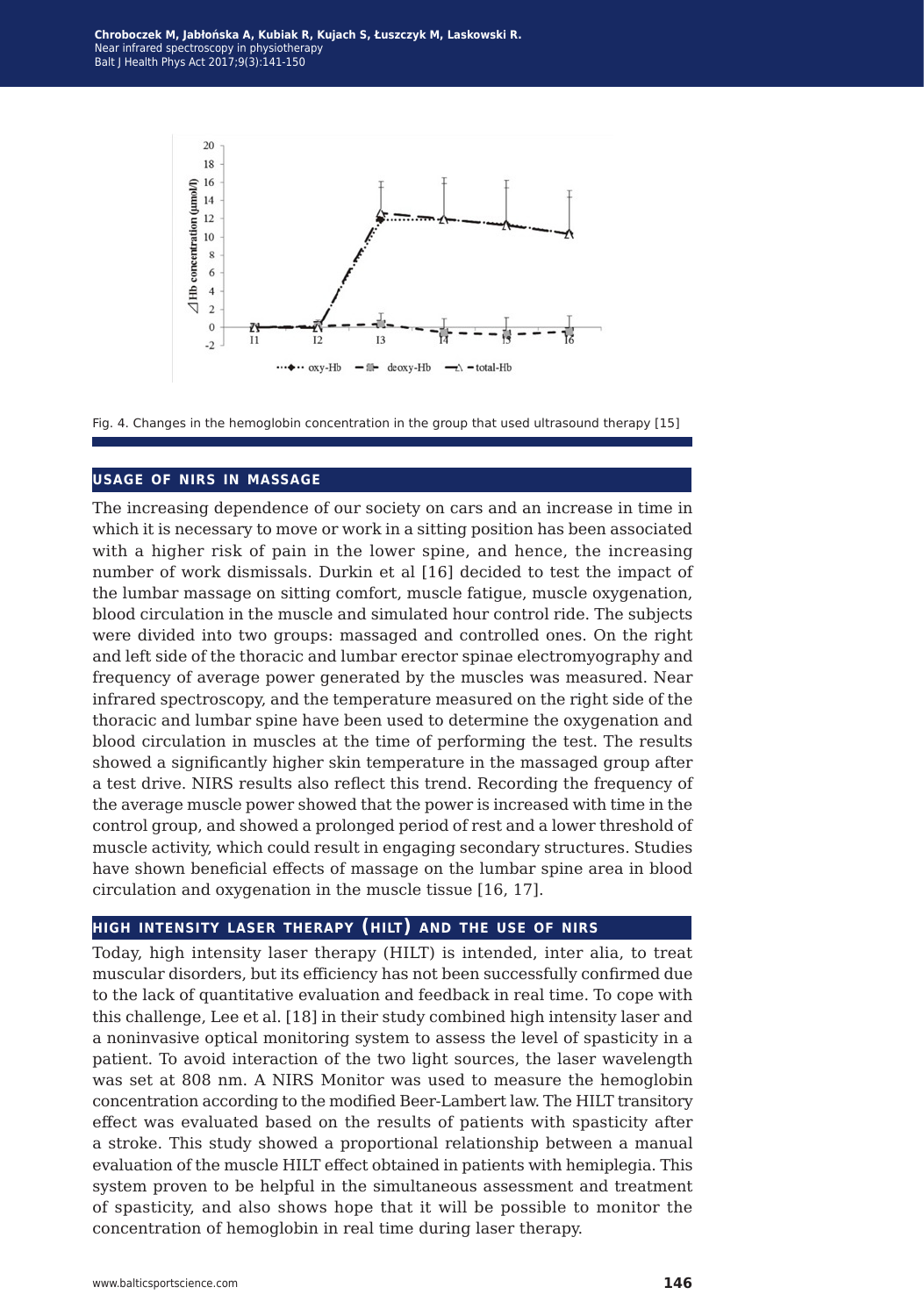### **usage of nirs in accupressure**

Asian countries use acupuncture and acupressure as one of the complementary or alternative methods to normal therapy. In acupressure people typically use fingertips for therapy in contrast to acupuncture where needles are used. Both methods produce satisfying results in many disorders of a medical nature. Although the mechanism of action of acupuncture has not been confirmed in scientific studies, its impact on the amount of blood circulating in the peripheral arteries has already been confirmed [19].

We also know that with the help of acupuncture and acupressure we can modulate blood circulation in skin tissues [20, 21]. Little has been known about microcirculation in deeper peripheral tissues (in this case – the knee), Litscher et al. [22] decided to investigate the effects of acupuncture on the local circulation changes in the mentioned area. The aim was to investigate the effect of local acupressure on one of the gallbladder meridian points, named Xiyangguan on the oxygenation of deeper knee tissues (2–4 cm) using near infrared spectroscopy.

Gallbladder meridian runs along the side of the thighs and knees, which descends down along the anterior border of the tibia [23]. The above described point is in the hollow of the upper relative to the lateral epicondyle of the femur, above the lower edge of the patella, and the process was performed by an experienced Chinese physician practicing traditional Chinese Medicine (Fig. 5).



Fig. 5. Measurement of blood flow using NIRS at the stimulation point [22]

The test results show a significant increase in oxygenation of the tissue near the area where acupressure was performed in all participants during and after treatment as compared to the opposite side of the knee, which was not treated (Fig. 6).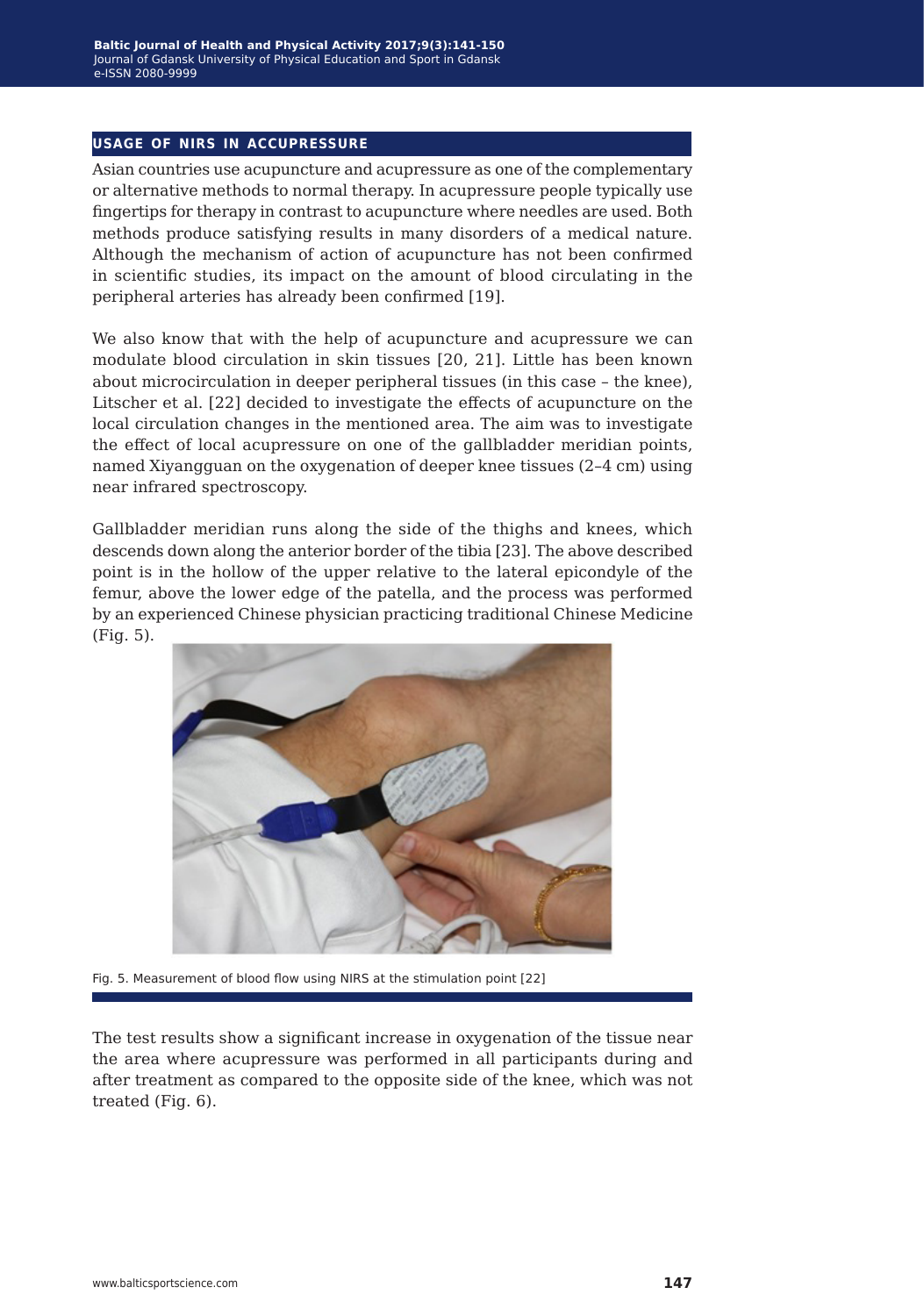

Fig. 6. Changes in the regional tissue oxygenation before, during and after performing acupressure on both sides of the knee, a) the side subject to acupressure, b) the control side not subject to acupressure [22]

These results are consistent with the theory of meridians, which argues that by stimulating points, first by putting an impact on the whole area along the meridian, and then the function of surrounding tissues can be enhanced by stimulation [24].

The above information is a confirmation that acupressure can provide a method for pain relief, reduction and elimination of knee edema caused by inflammatory processes, and many other medical problems.

### **usage of nirs in local cryotherapy**

In recent years, physiotherapists use local cryotherapy in form of ice sprays especially in team sports but also in their own practice. Shadgan et al. [25] tried to prove application of ice spray on subcutaneous and intramuscular blood flow and oxygenation on the thigh muscle. This experiment involved 13 healthy participants. The protocol consisted of cold spray applications, then a thirty-second break followed by another cold spray application. The authors observed a decrease in  $O<sub>2</sub>Hb$  and tHb only in the superficial layer. Conclusions from this study are that cold spray induced a transient change in the blood flow and oxygenation of the superficial tissues with no change in deeper tissues over the healthy vastus medialis muscle. The effect on the superficial hemodynamics and oxygenation of limb muscles may limit the therapeutic benefit of this cryotherapy.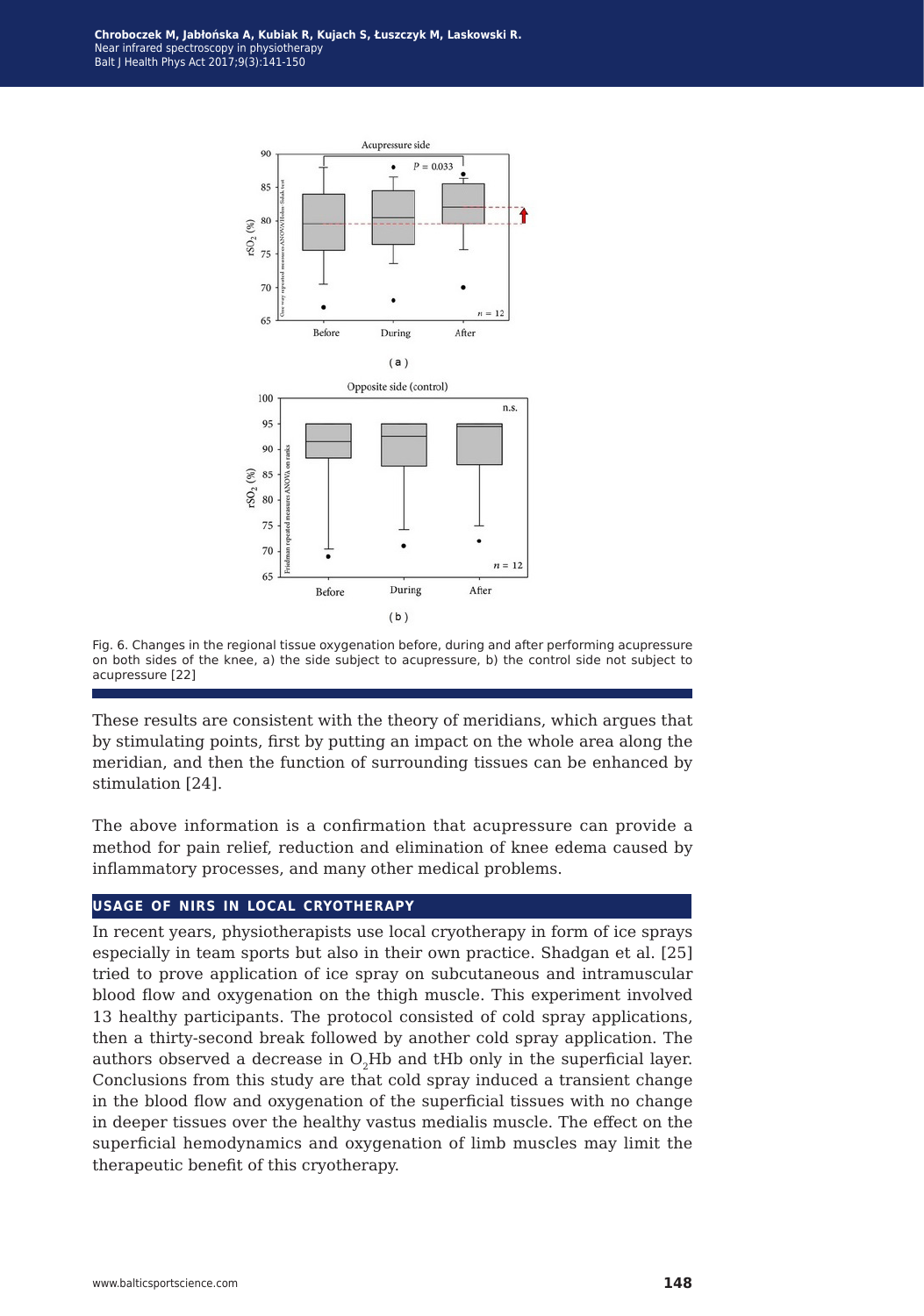# **conclusions**

A NIR beam penetrates human tissues regardless of the presence of pulsating blood, skin warming, hypothermia, frostbite or edema. Traditional methods of hemodynamic assessment: pulse oximetry, peripheral heart rate, or blood pressure reflect the system parameters and their assessment can be difficult, e.g. in the case of shock/concussion, hypothermia, frostbite and swelling.

A NIRS monitor detects changes in concentration of oxygenated hemoglobin in the tissues and, therefore, NIRS measurements change even during shock and fluid resuscitation. NIRS values are immediately reduced in the case of impaired perfusion (e.g. concussion) and rising rapidly in case of perfusion improvement (e.g. fluid therapy). With these features NIRS is a good tool to assess the changing state of the microcirculation in the monitored area.

Due to this valuation analysis we think that the selected physiotherapeutic methods have bigger scientific justification. We also think that using NIRS in the kind of procedures mentioned above can make tissue oxygenation changes a lot easier to detect.

Near infrared spectroscopy is constantly evolving and now we have wireless models, in which big apparatus and wiring is not needed. With the development of this method and the same technology, it might be possible to construct NIRS devices on a microscopic scale (i.e. microchip), through which we will be able to control the oxygenation of tissues throughout the body. That would lead to improvement in the quality of all patients' lives.

NIRS can be used in a number of methods available in traditional medicine and physiotherapy, and this work is only a collection of selected methods. We hope that the development of this method will contribute to the effective work of both, medical staff and physiotherapists themselves.

## **references**

- [1] Jöbsis FE. Noninvasive infrared monitoring of cerebral and myocardial oxygen sufficiency and circulatory parameters. Science. 1977;198:1264–7.
- [2] Atknis PW. Chemia fizyczna [Physical chemistry]. Warszawa: Wydawnictwo Naukowe PWN; 2001. Polish.
- [3] Maniewski R, Liebert A. Metoda laserowo-dopplerowska w badaniach mikrokrążenia krwi [The laser- -Doppler method in testing blood microcirculation]. Warszawa: Exit; 2003. Polish.
- [4] Liebert A, Witkowski K, Mayzner-Zawadzka E. Application of multichannel laser-doppler flowmeter in anaesthetic measurements. Eng Med Biol Soc. 1995;b:484–5.
- [5] Kęcki Z. Podstawy spektroskopii molekularnej [Basics of molecular spectroscopy]. Warszawa: PWN; 1998. Polish.
- [6] Sundberg S, Castrén M. Drug- and temperature-induced changes in peripheral circulation measured by laser-doppler flowmetry and digital-pulse plethysmography. J Clin Lab Invest. 1986 Jun;46(4):359– 65.
- [7] Skoczylas A, Śliwiński P. Pletyzmografia optoelektroniczna nowa technika pomiaru zmian objętości klatki piersiowej [Optoelectronic plethysmography – a new technique of measuring changes in the chest volume]. Pneumonol Alergol Pol. 2007;75:81–7. Polish.
- [8] Shinozaki T, Deane R, Perkins FM. Infrared tympanic thermometer: Evaluation of a new clinical thermometer. Crit Care Med. 1988;16:148–50.
- [9] Gush R. Investigation and improved performance of optical fibre probes in laser doppler blood flow measurement. Med Biol Eng Comput. 1987;25:391–6.
- [10] Johansson K. Assessment of intestinal ischemia. In: Belcaro G, editor. Laser-doppler London: Med.- -Orion; 1994, 189–200.
- [11] Witkowski K., Mayzner-Zawadzka E. Clinical assessment of microvascular perfusion in regional anaesthesia. In: ICB seminar Optoelectronics in Medical Diagnosis. 1997, 79–82.